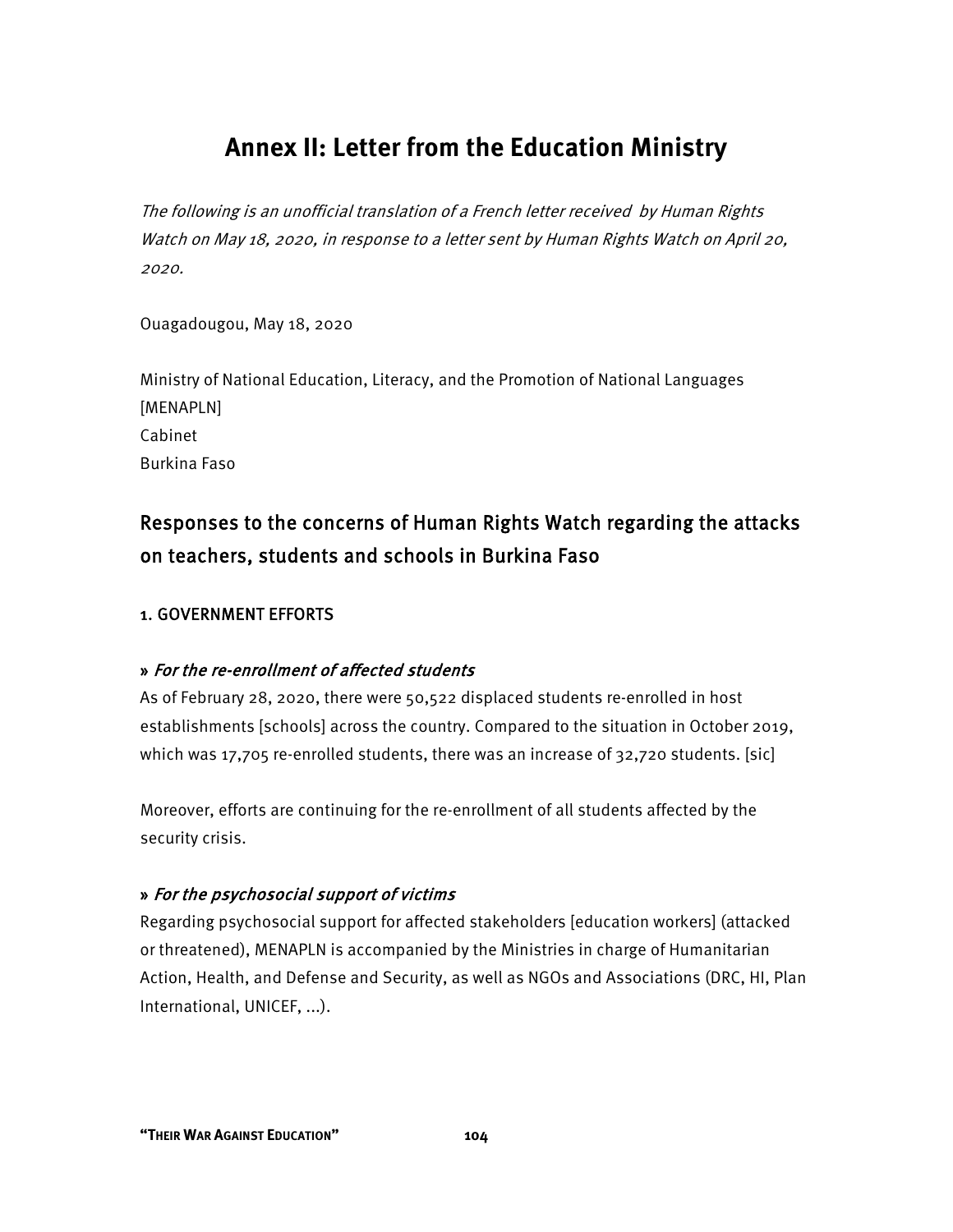From 2017 to 2019, 324 education supervisors [and] 6,742 teachers from 1,504 schools were trained in the Safe School approach, which takes into account psychosocial support.

For the specific case of teachers, it should be noted that after the initial psychosocial support, generally the victims rejoin their families of origin; which therefore distances them from the mechanisms put in place for their support.

As for the students, in addition to the support of psychologists in some establishments [schools], MENAPLN has a teacher training manual for the psychosocial support of affected students. In this context, trainings have already been given to teachers in the Centre-Nord, Nord, and Sahel regions. These training courses are also programmed in the MENAPLN 2020 Action Plan.

#### » Compensation for teachers who were victims

By late April 2020, the [number] of education workers who were victims of terrorist attacks was two hundred and twenty-two (222). We recorded twelve (12) cases of death, [as well as] physical assaults, the burning of homes, [and] destruction and/or confiscation of property.

In addition to the solidarity and livelihood support provided to these victims, since January 2020 MENAPLN has undertaken the documentation of incidents for the compensation of victims in accordance with Decree 2019 0306/PRES/PM/MINEFID/MFPTPS/MATD/MDNAC of April 15, 2019, concerning modalities for compensation of civil servants who suffered [harm or losses] in terrorist attacks during the exercise of or as a result of the exercise of their duties.

The documentation process is lengthy because it requires gathering many administrative elements whose procurement is made difficult by the context of insecurity in the regions of residence of teachers who are victims, where certain government services are no longer functional.

However, the different departments involved in the process are collaborating so that the documentation advances, and the compensation process should likely be completed this year 2020.

#### » Strengthening the capacities of host establishments [schools]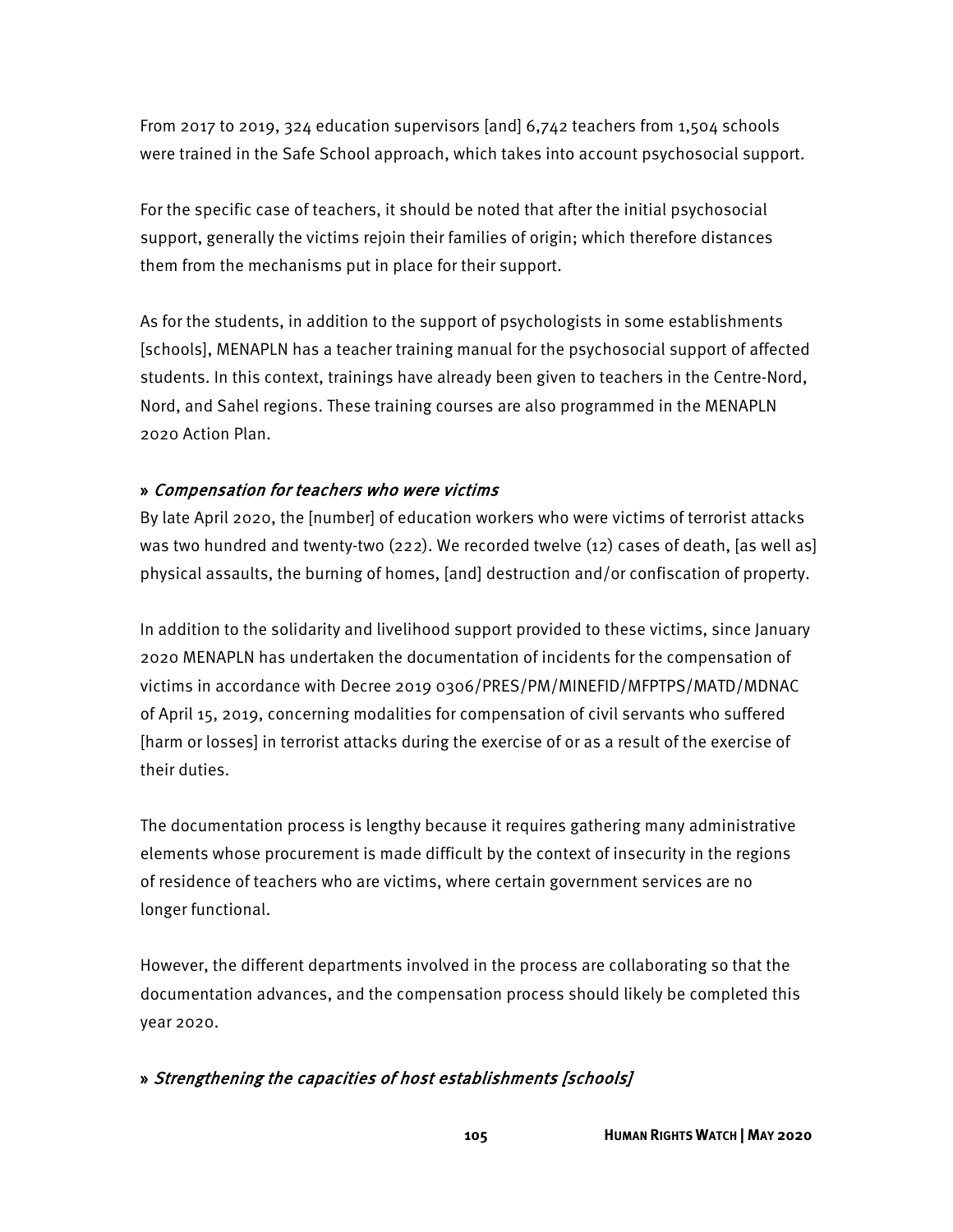In order to build the capacity of host establishments [schools], MENAPLN, with the support of technical and financial partners, has developed several actions. 70 temporary classrooms have been created in the Centre-Nord, Est, Nord, and Sahel [regions], 80 classrooms have been rented in the Boucle du Mouhoun, Est, Nord, and Sahel [regions], [and] 450 desks have been acquired for schools in the Sahel [region]. Regarding schools occupied by IDPs, 67 benefited from financial support for the rehabilitation of their facilities. Some damaged schools have also been rehabilitated.

In addition, 7,740 school kits were distributed to students of the Boucle du Mouhoun, Centre-Nord, Est, Nord, and Sahel [regions].

The 2020 Action Plan provides for the development of additional classrooms and WASH infrastructure, [and] acquisition of school equipment, furniture, supplies, and textbooks to accompany these host schools.

#### 2. DATA COLLECTION

Since the beginning of the crisis, MENAPLN has implemented a mechanism for collecting data on education in emergencies. Thus, a weekly report is produced on the situation of schools closed, schools reopened, and the teachers and students affected. In addition, a quarterly report provides information on the situation of displaced students reenrolled and schools occupied.

The last report dated March 12, 2020 noted fourteen (14) occupied schools: twelve (12) by internally displaced persons (IDPs) and two (02) by the of Defense and Security Forces [Forces de Défense et de Sécurité, FDS]. All of these occupied schools were already closed for reasons of insecurity.

The situation by region is as follows:

- Centre-Est: 02;
- Centre-Nord: 03 of which 02 by the FDS;
- Sahel: 09.

Part of the monitoring [and] evaluation of the National Strategy for the Education of Students in Areas with High Security Challenges (SSEZDS) 2019-2024 includes the development of an annual implementation report.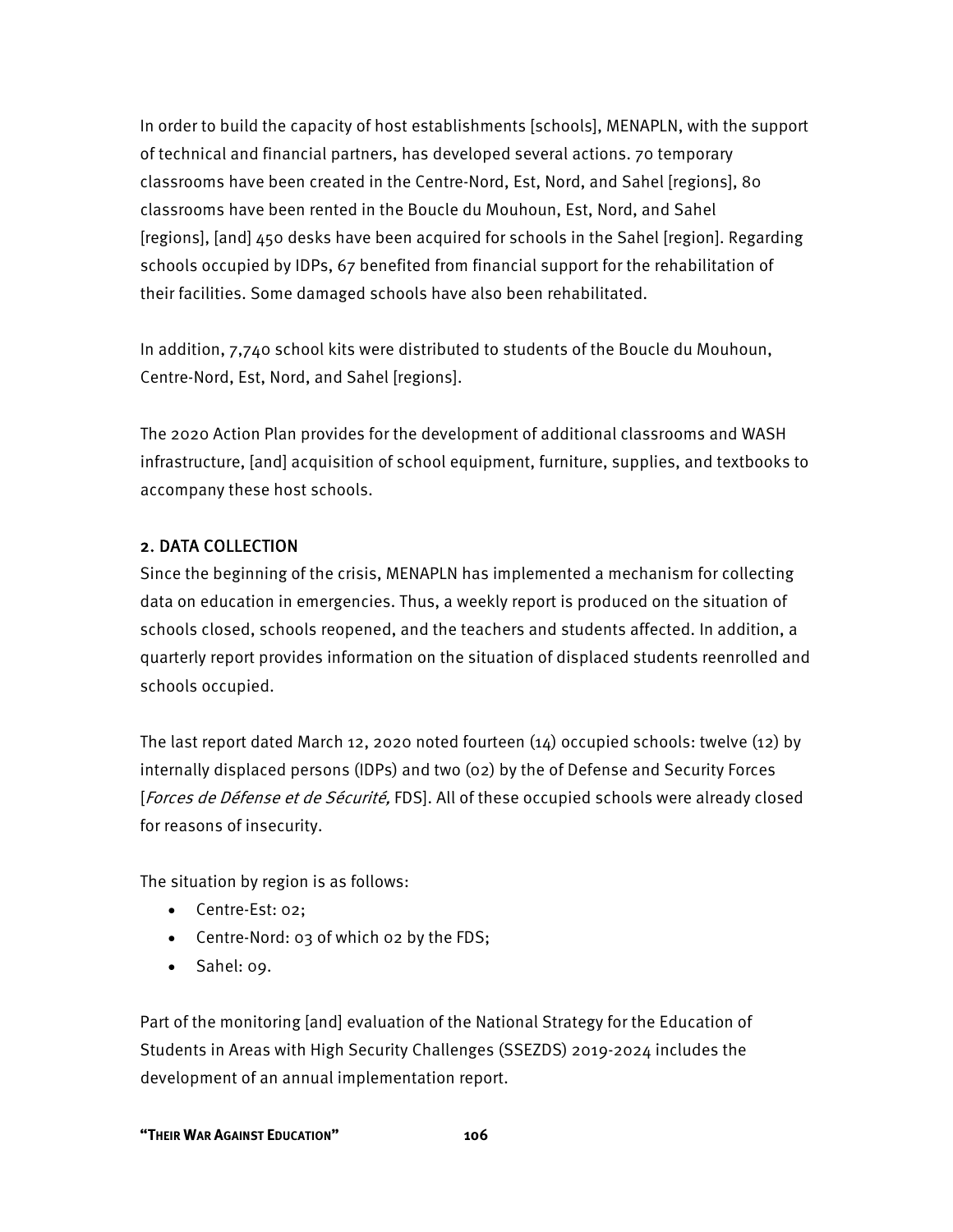#### 3. RESPONSE TO ATTACKS

The attacks are generally reported by [education workers] on the ground, [and by] the [regional and local] administrative authorities.

In addition, schools whose staff received training in the Safe School approach have monitoring committees for reporting to the relevant authorities in the event of an attack.

# 4. MILITARY USE OF SCHOOLS

In general, schools occupied by the military are schools [that were] closed due to the security crisis.

As part of the implementation of the National Strategy for the Education of Students in Areas with High Security Challenges, there are plans for inter-departmental collaboration frameworks that can be used to disseminate the Safe Schools Declaration and the "Guidelines for Protecting Schools and Universities from Military Use during Armed Conflict."

In addition, with the support of partners, there are plans to raise awareness during 2020 among the stakeholders involved in ensuring the safety of schools.

In the medium and short term, MENAPLN will contact the relevant ministries for the establishment of a specific committee for ensuring the safety of schools.

# 5. TOTAL NUMBER OF SCHOOLS AND CLOSURES

During the 2019-2020 school year, MENAPLN [oversaw] 20,764 schools. As of March 12, 2020, there were 2,512 schools closed due to insecurity. Following the COVID-19 health crisis, all school and university establishments have been closed since March 16, 2020.

Statistics on the situation of closed schools are fluid. Even while new school closures are noted, others are reopened thanks to security efforts, the resilience of communities, and the implementation of actions of the National Strategy for the Education of Students in Areas with High Security Challenges.